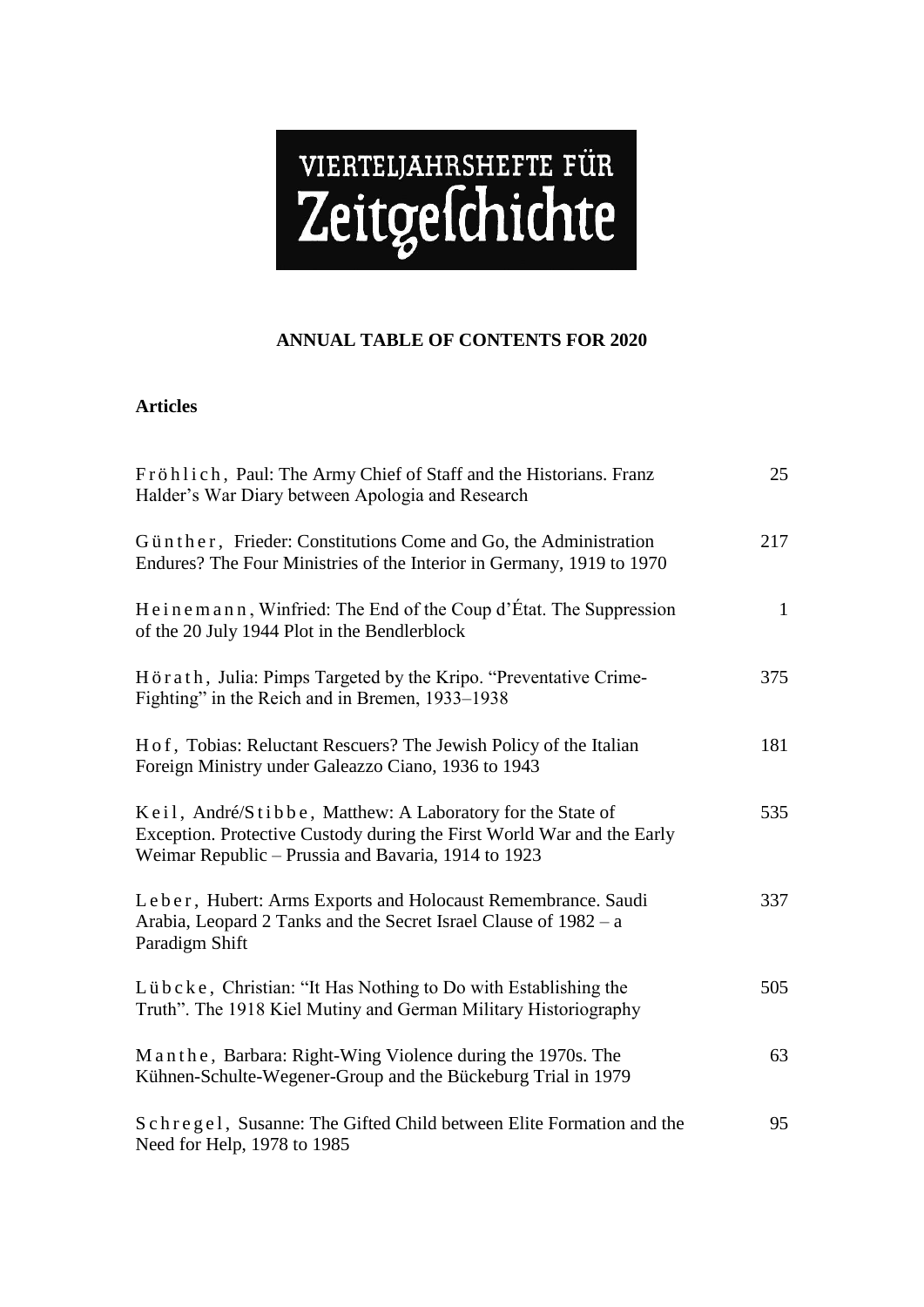# **Documentations**

| Morina, Christina: Between Suppression and Appropriation. The           | 249 |
|-------------------------------------------------------------------------|-----|
| Historikerstreit and the GDR                                            |     |
|                                                                         |     |
| Voigt, Sebastian: A "Walk of Shame" in an Industrial Conflict. The      | 409 |
| Chemical Industry Strike at Merck in Darmstadt in $1971 - a$ Case Study |     |
| on Industrial Relations in the Federal Republic at the End of the       |     |
| "Economic Miracle"                                                      |     |

### **In Focus**

| Editorial. Four Contributions to the Debate about Globalisation                                                                                     | 127 |
|-----------------------------------------------------------------------------------------------------------------------------------------------------|-----|
| B a c h, Olaf: An End of History? The Origin, Structural Changes and<br>Temporality of the Semantics of Globalisation since the Second World<br>War | 128 |
| Eckel, Jan: Politics of Globalisation. Clinton, Blair, Schröder and the<br>Reinvention of the World during the 1990s and 2000s                      | 451 |
| Knöbl, Wolfgang: After Modernization. The Term Globalisation as a<br>Placeholder and Lifeline for the Social Sciences                               | 297 |
| Wirsching, Andreas: "An Emperor Without Clothes"? The Nation<br><b>State and Globalisation</b>                                                      | 659 |
| <b>Concluding Remarks</b>                                                                                                                           | 686 |
| <b>Contemporary History Podium</b>                                                                                                                  |     |
| Beyond Donald Trump. Contemporary Historical Approaches to<br>German-American Relations since 1945                                                  | 575 |
| Etges, Andreas: In Good Times and in Bad. Partnership, Controversies                                                                                | 595 |

| Beyond Donald Trump. Contemporary Historical Approaches to            | 575. |
|-----------------------------------------------------------------------|------|
| German-American Relations since 1945                                  |      |
| Etges, Andreas: In Good Times and in Bad. Partnership, Controversies  | 595  |
| and Mistrust in the German-American Relationship since the End of the |      |
| Second World War                                                      |      |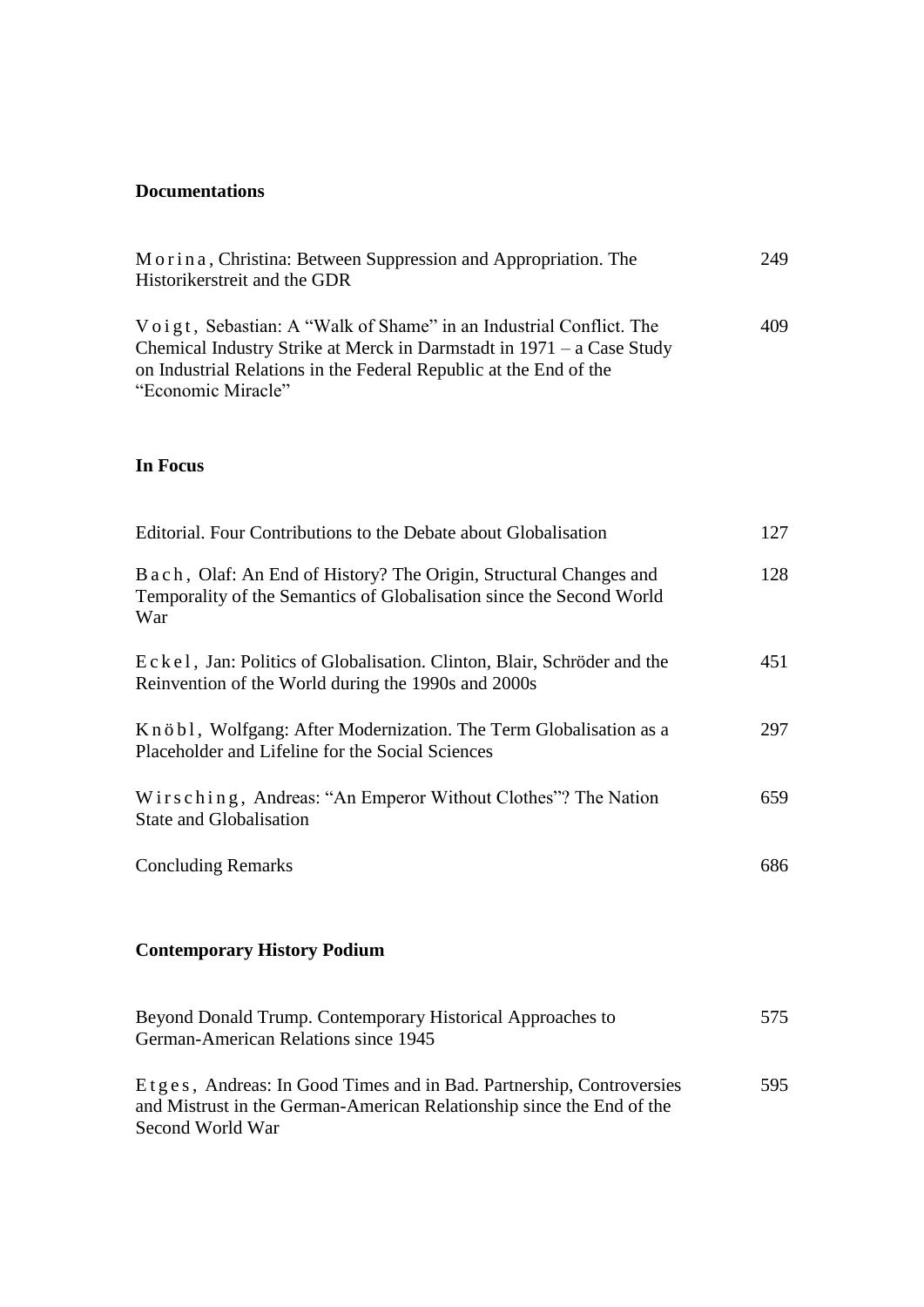| Gassert, Philipp: Bilateral Relations in Multilateral Context. The<br>Federal Republic of Germany in the Liberal Empire of the USA             | 579 |
|------------------------------------------------------------------------------------------------------------------------------------------------|-----|
| Hochgeschwender, Michael: Conservatism in the Post-War Period.<br>Developments in the USA and West Germany                                     | 629 |
| Kreis, Reinhild/Logemann, Jan: "Mixed Views". Construction and<br>Channels of Mutual German-American Perceptions since the Second<br>World War | 642 |
| Mildner, Stormy-Annika: The Best of Friends – Most of the Time.<br>German-American Economic Relations                                          | 610 |

# **Reports**

| "A Woman in Berlin" Archived. The Marta Hillers Papers                                                                                                                                    | 155 |
|-------------------------------------------------------------------------------------------------------------------------------------------------------------------------------------------|-----|
| 14 <sup>th</sup> Writing Practice Seminar in Aldersbach by the Leibniz Institute for<br>Contemporary History and De Gruyter Oldenbourg Publishers $(27 – 31)$<br><b>July 2020</b>         | 161 |
| Europe and the Holocaust. Research Trends at the Lessons & Legacies<br>Conference 2019 in Munich                                                                                          | 319 |
| "Man hört, man spricht". Informal Communication and Information<br>"From Below" in Nazi Europe. A New Research Project of the Leibniz<br>Institute for Contemporary History Munich-Berlin | 481 |

# **VfZ online**

| Documentation of the Podium Discussion "Right-Wing Populism in<br>Western Democracies – Perspectives from Contemporary History". | 163 |
|----------------------------------------------------------------------------------------------------------------------------------|-----|
| New "Retrospective"                                                                                                              | 491 |
| New: Commentary on a Contribution to In Focus and Additional<br>Materials for VfZ Contributions in the July Issue                | 691 |